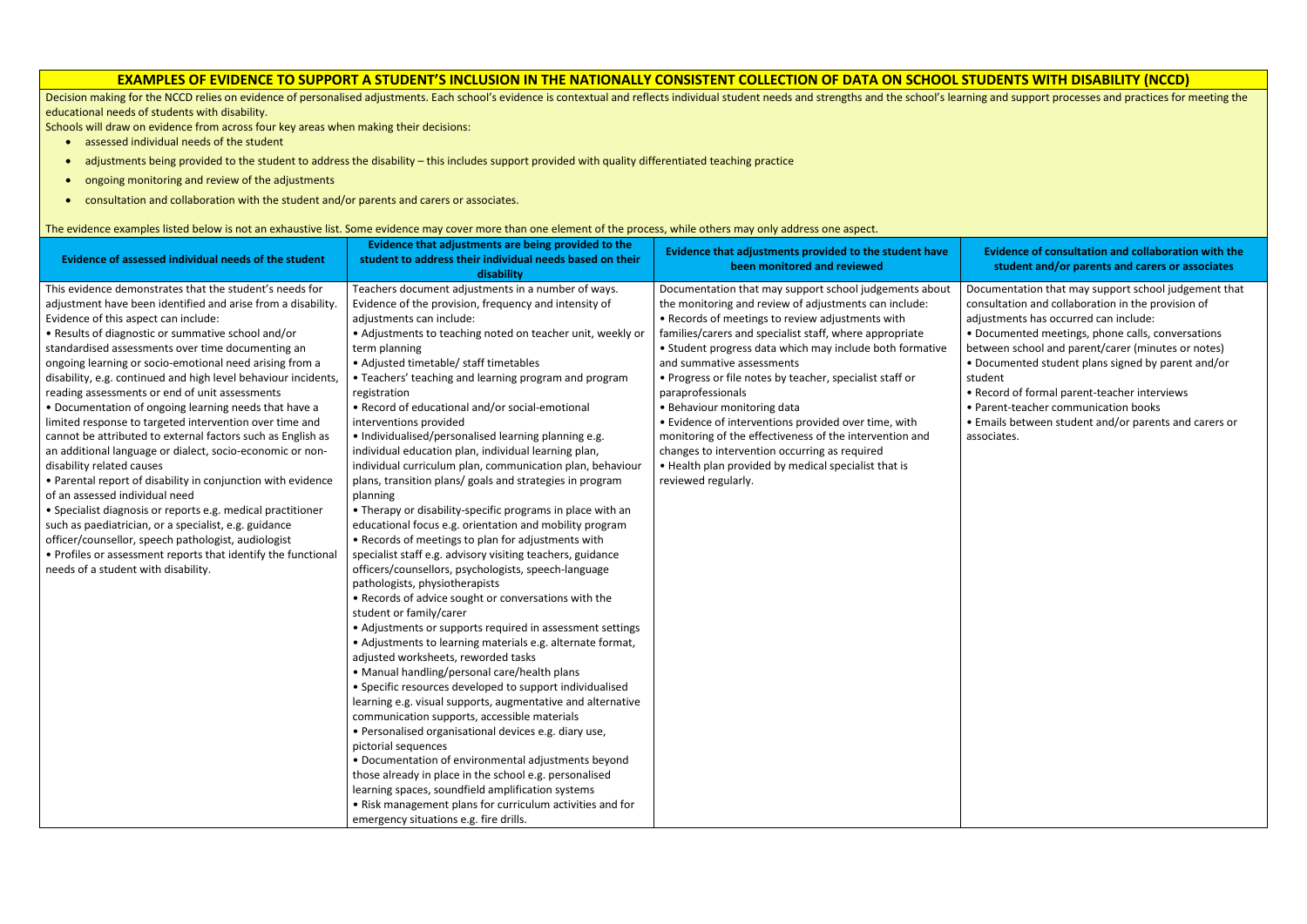encourage students' development of critical thinking? Do you provide written instructions? Do you allow think time (take-up time) before expecting an answer? Do you prompt students to use equipment properly eg: science equipment, hearing aids? Do you remind students to use any necessary medical equipment eg: asthma puffer after lunch?

| <b>Guidance on adjustment level selection</b>                                                                                                                 |                                                                                                                                                                                                                                                                                                                                                                                                                                                                                                                                                                                                                                                                                                                                                                                                                                                                                                                                                                                                                                                                                                                                                                                                                                                                                                                                            |                                                                                                                                                                                                                                                                                                                                                                                                                                                                                                                                                                                                                                                                                                                                                                                                                                                                                                   |                                                                                                                                                                                                                                                                                                                                                                                                                                                                                                                                                                                                                                                                                                                                                                                                                                                                                                                                                                                                                                                                                                                                                                                                                                                                                                                                                                                                                                      |                                                                                                                                                                                                                                                                                                                                                                                                                                                                                                                                                                                                                                                                                                                                                                                                                                                                                                                                                                                                                                                                                                                                                                                                                                                                                                                                                                                                                        |  |  |  |
|---------------------------------------------------------------------------------------------------------------------------------------------------------------|--------------------------------------------------------------------------------------------------------------------------------------------------------------------------------------------------------------------------------------------------------------------------------------------------------------------------------------------------------------------------------------------------------------------------------------------------------------------------------------------------------------------------------------------------------------------------------------------------------------------------------------------------------------------------------------------------------------------------------------------------------------------------------------------------------------------------------------------------------------------------------------------------------------------------------------------------------------------------------------------------------------------------------------------------------------------------------------------------------------------------------------------------------------------------------------------------------------------------------------------------------------------------------------------------------------------------------------------|---------------------------------------------------------------------------------------------------------------------------------------------------------------------------------------------------------------------------------------------------------------------------------------------------------------------------------------------------------------------------------------------------------------------------------------------------------------------------------------------------------------------------------------------------------------------------------------------------------------------------------------------------------------------------------------------------------------------------------------------------------------------------------------------------------------------------------------------------------------------------------------------------|--------------------------------------------------------------------------------------------------------------------------------------------------------------------------------------------------------------------------------------------------------------------------------------------------------------------------------------------------------------------------------------------------------------------------------------------------------------------------------------------------------------------------------------------------------------------------------------------------------------------------------------------------------------------------------------------------------------------------------------------------------------------------------------------------------------------------------------------------------------------------------------------------------------------------------------------------------------------------------------------------------------------------------------------------------------------------------------------------------------------------------------------------------------------------------------------------------------------------------------------------------------------------------------------------------------------------------------------------------------------------------------------------------------------------------------|------------------------------------------------------------------------------------------------------------------------------------------------------------------------------------------------------------------------------------------------------------------------------------------------------------------------------------------------------------------------------------------------------------------------------------------------------------------------------------------------------------------------------------------------------------------------------------------------------------------------------------------------------------------------------------------------------------------------------------------------------------------------------------------------------------------------------------------------------------------------------------------------------------------------------------------------------------------------------------------------------------------------------------------------------------------------------------------------------------------------------------------------------------------------------------------------------------------------------------------------------------------------------------------------------------------------------------------------------------------------------------------------------------------------|--|--|--|
| These checklists are designed to assist schools in differentiating between quality differentiated teaching practice and the other three levels of adjustment. |                                                                                                                                                                                                                                                                                                                                                                                                                                                                                                                                                                                                                                                                                                                                                                                                                                                                                                                                                                                                                                                                                                                                                                                                                                                                                                                                            |                                                                                                                                                                                                                                                                                                                                                                                                                                                                                                                                                                                                                                                                                                                                                                                                                                                                                                   |                                                                                                                                                                                                                                                                                                                                                                                                                                                                                                                                                                                                                                                                                                                                                                                                                                                                                                                                                                                                                                                                                                                                                                                                                                                                                                                                                                                                                                      |                                                                                                                                                                                                                                                                                                                                                                                                                                                                                                                                                                                                                                                                                                                                                                                                                                                                                                                                                                                                                                                                                                                                                                                                                                                                                                                                                                                                                        |  |  |  |
| 2018                                                                                                                                                          | <b>Quality Differentiated Teaching</b><br><b>Practice</b>                                                                                                                                                                                                                                                                                                                                                                                                                                                                                                                                                                                                                                                                                                                                                                                                                                                                                                                                                                                                                                                                                                                                                                                                                                                                                  | <b>Supplementary Adjustments</b>                                                                                                                                                                                                                                                                                                                                                                                                                                                                                                                                                                                                                                                                                                                                                                                                                                                                  | <b>Substantial Adjustments</b>                                                                                                                                                                                                                                                                                                                                                                                                                                                                                                                                                                                                                                                                                                                                                                                                                                                                                                                                                                                                                                                                                                                                                                                                                                                                                                                                                                                                       | <b>Extensive Adjustments</b>                                                                                                                                                                                                                                                                                                                                                                                                                                                                                                                                                                                                                                                                                                                                                                                                                                                                                                                                                                                                                                                                                                                                                                                                                                                                                                                                                                                           |  |  |  |
| <b>Planning</b>                                                                                                                                               | Do you group students according to<br>educational need?<br>Do you link new information to<br>background knowledge?<br>Do you negotiate with students,<br>whenever possible, regarding their<br>requirements?<br>Do you use whole class programs to<br>address specific student needs eg:<br>PATHS program?<br>Do you use strategies to support the<br>student's organisational skills?<br>Do you cater for students' learning<br>strengths when planning adjustments?<br>Have you met with parents to discuss<br>the child's program?<br>Have you met with previous teachers to<br>discuss transition?                                                                                                                                                                                                                                                                                                                                                                                                                                                                                                                                                                                                                                                                                                                                     | Do you provide extra time to complete<br>work tasks?<br>Do you involve support services in<br>planning eg: LSC?<br>Do you use a risk management plan?<br>Do you use a health care plan?<br>Do you use student specific data<br>collection?<br>Do you provide students with work<br>ahead of time?<br>Do you regularly review and refine<br>adjustments?<br>Do you prearrange frequent breaks for<br>the student?<br>Do you collaborate with department<br>support staff?<br>Do you integrate key speech or<br>occupational therapy strategies into<br>your lesson?<br>Do you organise regular case<br>conferences?                                                                                                                                                                                                                                                                                | Do you use a number of support<br>services to implement the curriculum<br>eg: therapists, consulting teachers,<br>school psychologists?<br>Do you regularly meet the school team<br>and support services to discuss<br>individual learning needs?<br>Do you collaborate with departmental<br>support staff eg: behaviour centre?<br>Do you collaborate with external<br>agencies at least monthly?<br>Has an emergency/critical incident plan<br>been developed as part of a treatment<br>plan?                                                                                                                                                                                                                                                                                                                                                                                                                                                                                                                                                                                                                                                                                                                                                                                                                                                                                                                                      | Do you require a high level of input from<br>support services to implement the<br>education plan eg: therapists, school<br>psychologist, external agencies?<br>Do you collaborate with departmental<br>support and therapists daily/weekly?<br>Do you collaborate on teaching and<br>learning strategies with external agency<br>support frequently?                                                                                                                                                                                                                                                                                                                                                                                                                                                                                                                                                                                                                                                                                                                                                                                                                                                                                                                                                                                                                                                                   |  |  |  |
| <b>Teaching</b>                                                                                                                                               | Do you break down instructions into<br>small steps?<br>Do you highlight keywords/concepts?<br>Do you modify the complexity of the<br>task to meet different student needs?<br>Do you reward students individually?<br>Do you use a cool off strategy?<br>Do you use a class based behaviour<br>management plan?<br>Do you use pre-teaching of vocabulary<br>and concepts?<br>Do you use basic curriculum visual<br>supports eg: timetables, phonic charts,<br>graphs?<br>Do you use multi- level instructions?<br>Do you use a variety of teaching styles<br>eg: modelling, rephrasing, repetition,<br>chunking?<br>Do you present information in a variety<br>of modes?<br>Do you use pair/group discussion?<br>Do you create the opportunity for<br>student/teacher discussions?<br>Do you link pedagogies to curriculum<br>goals?<br>Do you adjust the pace of presentation?<br>Do you use cooperative learning<br>groups?<br>Do you use transition cues eg: topic<br>changes?<br>Do you use preferred activities to<br>motivate students?<br>Do you take into account different<br>learning styles in your course/teaching<br>delivery?<br>Do you build background by linking<br>concepts to students' background, past<br>learning and key vocabulary?<br>Do you link to real world purposes?<br>Do you use questioning strategies to | Is teaching and reinforcing resilience<br>embedded in all programs?<br>Do you decrease the amount of oral<br>and written information?<br>Do you reduce the amount of workload<br>expectation of the student?<br>Do you limit amount of choice?<br>Do you use key cues - pictorial/colour<br>coding or tactile?<br>Do you assign a peer tutor to support<br>the student?<br>Do you provide additional time to<br>complete work tasks?<br>Do you provide course information prior<br>to the commencement of the course<br>where appropriate?<br>Do you provide a study guide for<br>students with key terms and concepts<br>where appropriate?<br>Do you use a Sound Amplification<br>System (SAS)/FM system?<br>Do you provide access to online<br>versions of course outlines and/or<br>relevant material where appropriate?<br>Do you teach self-regulation strategies<br>in your class program? | Do you use an interpreter for the<br>students to access the curriculum?<br>Do you allow frequent breaks from work<br>tasks throughout the day?<br>Do you provide an individualised<br>program for part of the day?<br>Do you provide intensive individualised<br>social skills instruction eg: one on one<br>task analysed mastery of individual<br>skills?<br>Do you use another form of<br>communication eg: augmentative<br>communication, Auslan, PECS?<br>Do you use individualised visual/tactile<br>supports for implementing the<br>curriculum?<br>Do you provide some level of support<br>with personal care needs eg: toileting,<br>dressing, eating?<br>Do you provide support for students<br>travelling to and from school?<br>Do you provide individualised<br>instruction over a number of areas of<br>the curriculum for part of the day?<br>Do you provide individualised toileting<br>support?<br>Do you use individual prompting<br>throughout the school day to target a<br>range of social skills?<br>Do you use strategies such as role-<br>play, social stories, levels of prompting<br>and task analysis to explicitly teach<br>social skills?<br>Do you break down target skills into 1<br>or 2 stage instructions?<br>Do you use a reinforcement schedule to<br>teach targeted skills?<br>Do you require support in addition to<br>the classroom teacher to manage a<br>health condition on a daily basis? | Do you develop, monitor and review<br>individualised strategies for resilience<br>for students in collaboration with<br>support staff?<br>Do you provide individual/physical<br>prompting pervasively throughout the<br>day?<br>Do you use concrete materials to<br>implement the curriculum?<br>Do you use individual teaching<br>strategies eg: discrete trial training,<br><b>TEACCH, Applied Behaviour Analysis?</b><br>Do you provide an alternative<br>curriculum eg: functional/life skills<br>program?<br>Do you provide work skills/community<br>access programs?<br>Do you provide sensory diets?<br>Do you use alternative methods of<br>communication eg: Auslan, Braille,<br>Augmentative communication?<br>Do you use 1 or 2 stage instructions<br>throughout the day?<br>Do you use intensive reinforcement<br>schedules eg: every 1-3 minutes?<br>Do you create opportunities for<br>generalisation daily?<br>Do you have an intensive individualised<br>behaviour management plan that<br>requires additional training?<br>Do you have an intensive individualised<br>risk management plan that requires<br>additional training?<br>Do you have an intensive individualised<br>health care plan that requires additional<br>training?<br>Do you include highly individualised<br>self-care strategies in the curriculum eg:<br>toileting, hygiene, eating, dressing?<br>Do you use approved restraint |  |  |  |

Do you implement therapy program goals in the individual education plan? Do you use highly individualised strategies including functional behaviour analysis and input from support services to support complex behavioural needs, including self-harm? Do you teach, monitor and review strategies for resilience for students in collaboration with support staff? Do you use strategies to manage sensory input/integration? Do you provide alternative programs to suit individualised learning needs?

techniques at least once per day? Do you require one on one physical support for the student to access the curriculum?

Do you use highly individualised strategies including functional behaviour analysis and input from support services to support complex behavioural therapy for mental health needs?

Do you use significantly reduced learning outcomes in all learning areas? Do you use real life or photograph symbols pervasively throughout the day?

Do you need additional trained support pervasively throughout the day to manage a health condition?